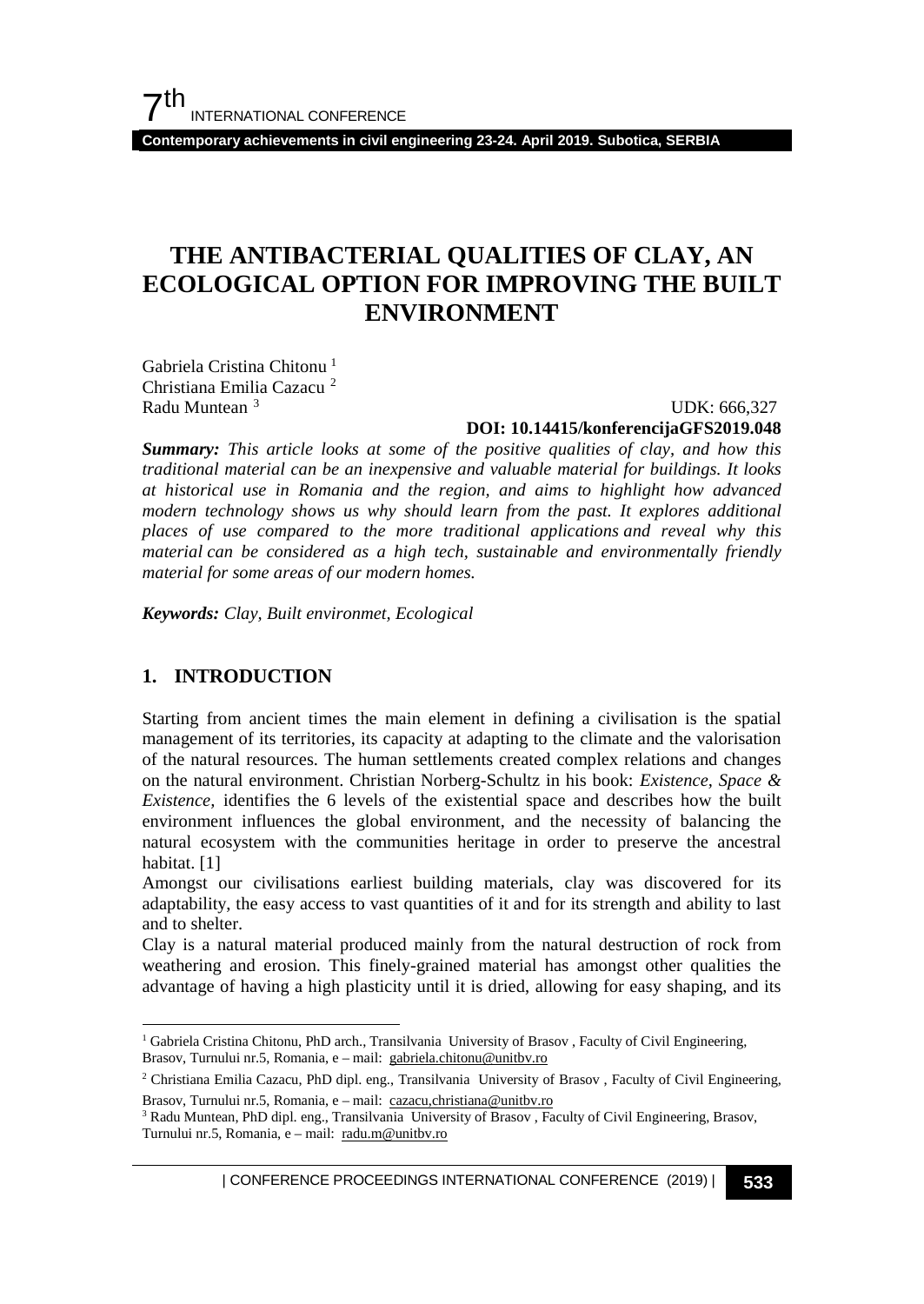### **Савремена достигнућа у грађевинарству 23-24. април 2019. Суботица, СРБИЈА**

use spans from household appliances, ovens to art, construction materials and more. It is a robust material, which is stable, versatile and long lasting, and it is a material known to be holding up well in tough climate or weather conditions, and against seismic activity. As a building material clay brick is believed to have been used as early as 7000 BC, where bricks made from clay or mud where laid out to dry in the sun.

With the invention of fired brick being dated to around 3500 BC, it became possible to make bricks even without long days of sun and higher temperatures, and the use of bricks as a building material could spread to areas with more challenging climates and days with less sun hours. The history of clay as a building material spans from the ancient Mesopotamia, to the Sumerians who built Ziggurats temples, the Egyptians built their households in clay, the Greeks and Romans used the clay, combined with different materials, stone, wooden, etc. On all the continents except for Antarctica clay has been a key building material throughout history. Perhaps being looked at as somewhat old fashioned in certain cultures today, this article aims to open eyes for why we perhaps should look again at this sophisticated material.

## **2. FROM TRADITIONAL TO ECOLOGICAL ARCHITECTURE**

Romania's traditional architecture, inspired by Dacians and Roman culture, has inherited the old clay manufacturing techniques, which still today are able to showcase the durability of the local materials. As a characteristic feature of the traditional Romanian architecture, we can notice the ability of the masters from ancient times who have successfully combined these ecologic construction materials and this coexistence of stone, wood, clay, straws, even within the structure of the same building. Clay is a fireresistant material and it is as an example a perfect material for building stoves, chimneys and fireplaces.



*Figure 1, 2. Household, Apuseni, Transylvania. - Village Museum, Sibiu, Romania (author's photos)*

Nowadays, if we also take from the treasury of folk architecture the construction techniques that have been tested for centuries, having a time-tested durability, and we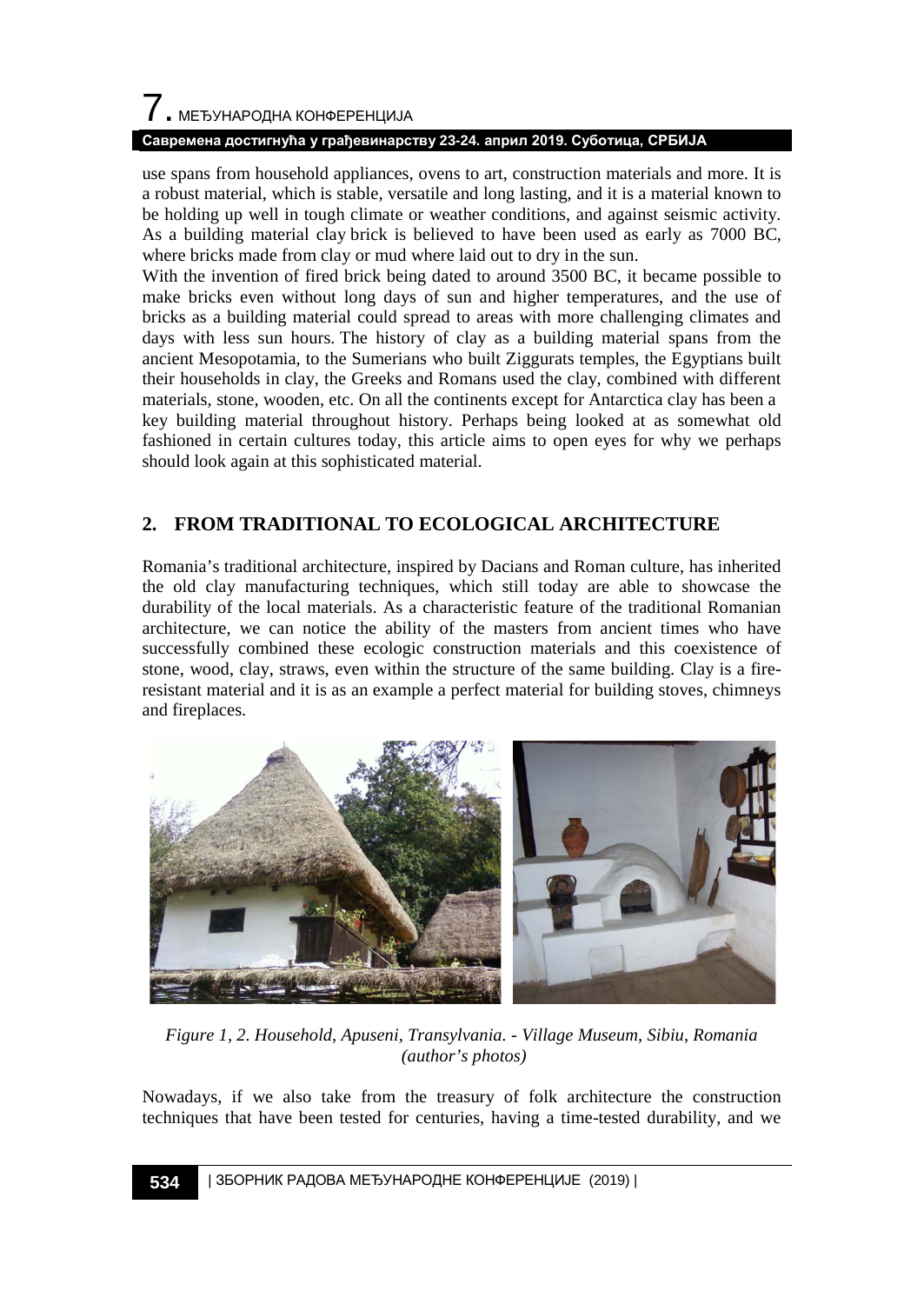## $7<sup>th</sup>$ INTERNATIONAL CONFERENCE

### **Contemporary achievements in civil engineering 23-24. April 2019. Subotica, SERBIA**

apply, in parallel, ecovillage principles, which are, in most part, consistent with the traditional ones, all of this will lead to a far superior result, being supported by the experience of past generations. [2]

The Romanian villages still preserve different types of traditional dwellings, and the new generations are going through the process of understanding the sustainability of the natural materials, and how they can be combined with recycled materials. In a Hungarian community, Covasna county, in Transylvania a young family proves the local clay isolation proprieties. Their house has been built by stacking used plastic bottles in the foundation wall and binding them together with clay. This provides an interesting mosaic of light on the inside of the cellar as the sun shines through the plastic bottles, and it is a good example of how another very durable material like plastic can be used in an environmentally friendly way as trash. In Romania plastic all too often ends up being discarded in nature, rather than being properly recycled. In this house is instead locked away in the construction of a building.



*Figure 2, 3. House in Magherus, Covasna, Transylvania. Romania (author's photos)*

### Why should one use clay for houses?

Clay as a building material for modern applications is very much overlooked compared to modern materials. The clay binds materials together, it allows for transport of humidity, it accumulates heat, it protects fibers, and it is stable. Many types have good anti-bacterial properties, and it is a good and healthy material which can solve many challenges. Unlike many modern materials, clay has a proven track record, and it is a material that should be placed high on the list of any architecture project with a safety first focus. Clay, and the ancient to modern techniques and knowledge of it, can also be masterfully combined with many types of more modern materials for making rooms and buildings which covers the whole specter of necessities for health and safety.

According to Julio E. Perez Diaz, a Chilean architect with vast experience from his work with clay in Chile and Norway, there are examples of clay plaster that is more than 5000 years old, and which still contains plant fibers that were used at the time, and which has been conserved in the clay.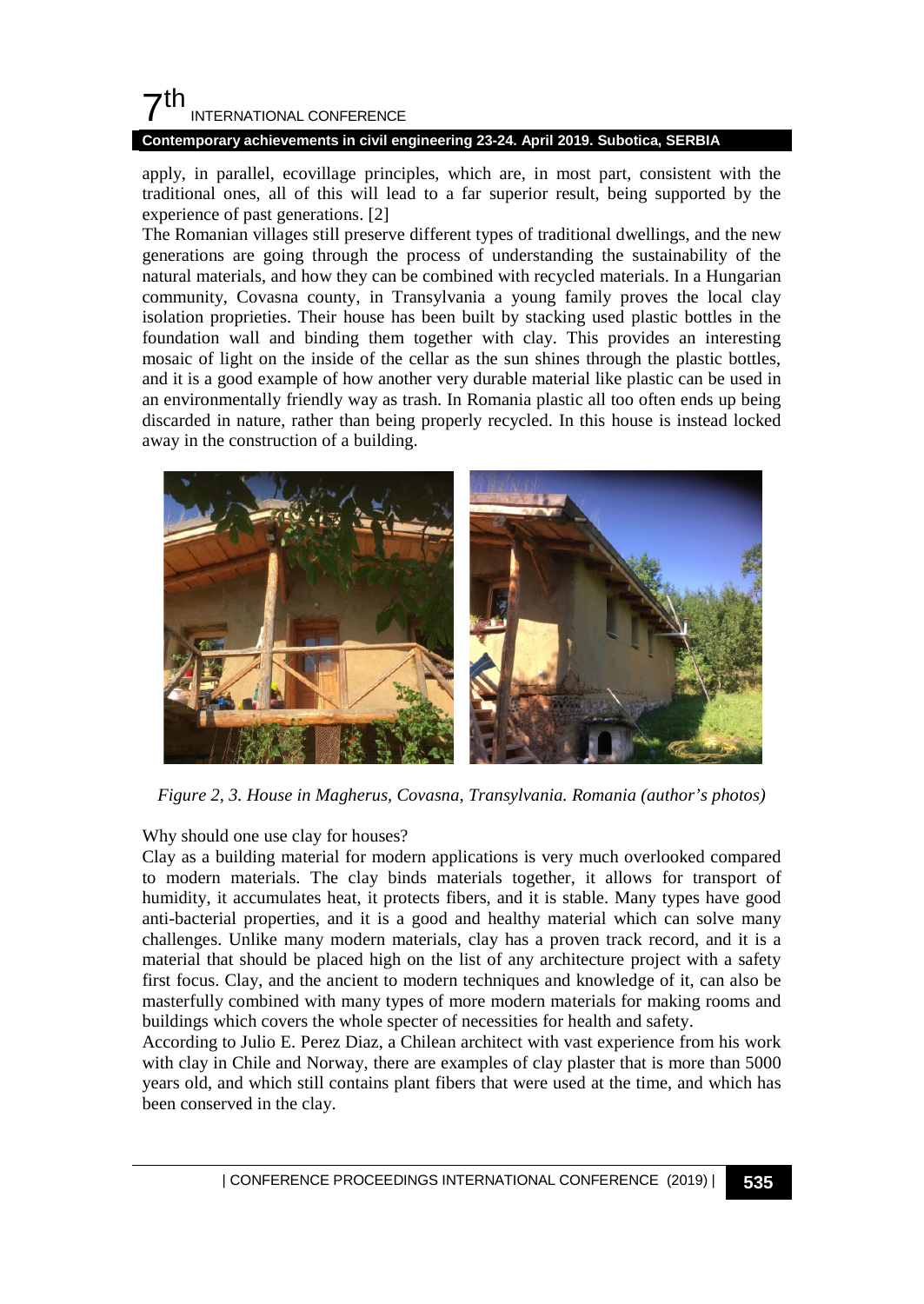# 7. МЕЂУНАРОДНА КОНФЕРЕНЦИЈА

### **Савремена достигнућа у грађевинарству 23-24. април 2019. Суботица, СРБИЈА**

The different chemical makeup and the properties of clay varies considerably from sites and regions. As Julio E. Perez Diaz has extensively discovered though his work on "Permaculture design methodology", he writes in his Permakultur Diplom work (1st edition) 2014-2017: "All types of clay are different. This was thoroughly investigated through various mixes and types, and through the tests performed to make a good clay plaster. The knowledge acquired in a process with one type of clay, did not necessarily work with another type of clay. The task was to find a good recipe for clay plaster, which can work for everything, it was researched from the general to the special. Along the way I learned that there are different ways of making clay plaster, for the outside and for the inside of a building." [4]

Clay can be coloured, for bricks colouring has been an important part of architecture, with differences across time periods and between countries and cultures.



*Figure 4. Julio E. Perez Diaz's methods for clay preparation* 

By using clay you are turning the building itself into a CO2 bank, holding onto CO2 contained through natural processes, and through the lifetime of the materials used in the building. Clay is easy to recycle, without an energy intensive or polluting process, and while not producing any waste. When dealing with non fired clay, if one demolishes a house made of clay as an example, all that is needed is to provide humidity to the material, and the clay will have the same properties as it had before, and you can use it again instantly.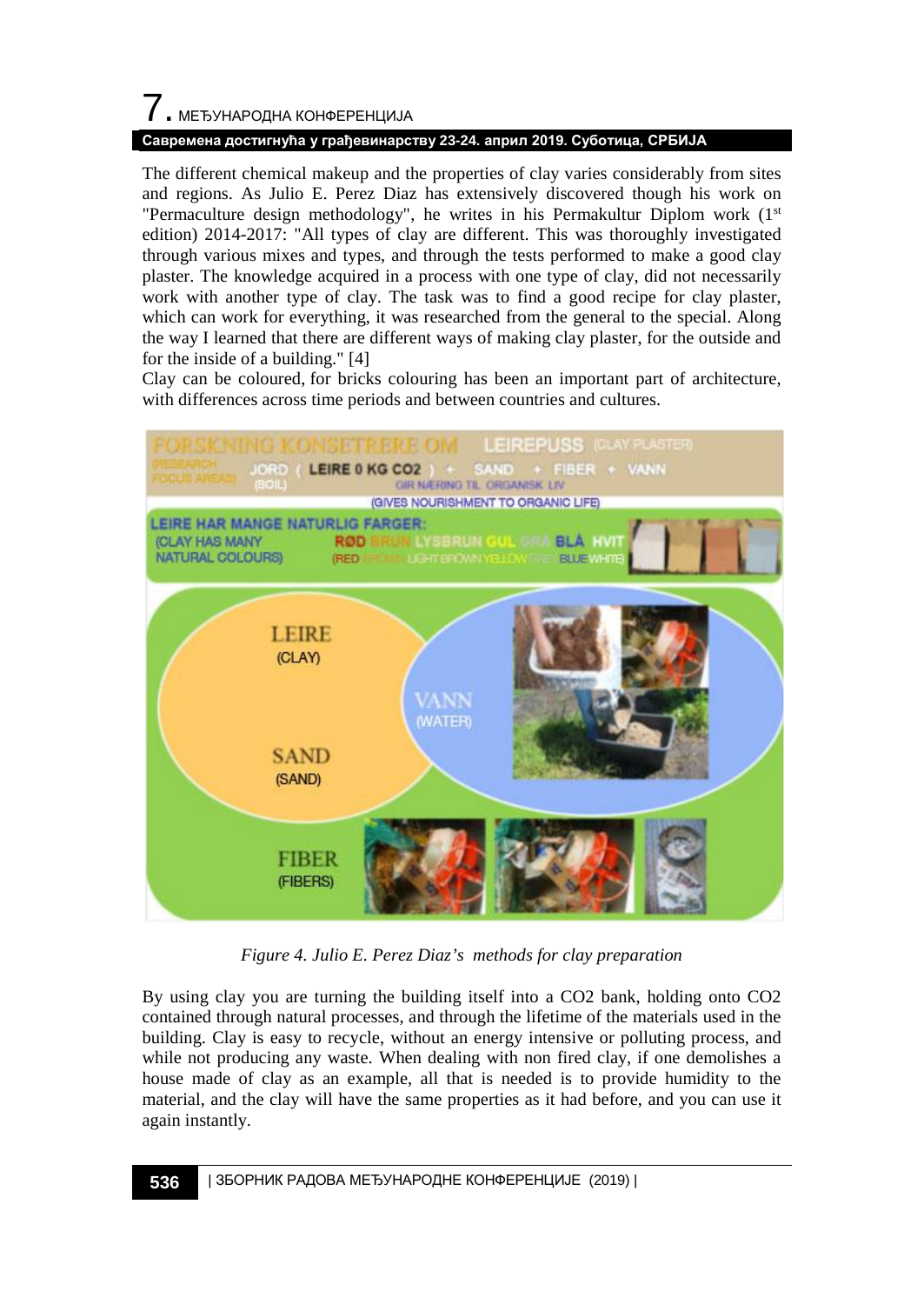## $7<sup>th</sup>$ INTERNATIONAL CONFERENCE

### **Contemporary achievements in civil engineering 23-24. April 2019. Subotica, SERBIA**

Martin Michette, Rüdiger Lorenz and Christof Ziegert describe in the 2nd of August 2017 Heritage Science article "Clay barriers for protecting historic buidling from ground moisture intrusion", how compacted clay can be used to form a barrier in built heritage conservation. [6]

Clay is also a key component of loam. Having a layer of loam on the inside of building walls is a well tested method of controlling indoor air humidity. Loam combined with straw traditionally comes in two well known forms, rammed earth or unfired bricks, known as adobe.

Historically, clay has been known for having been used for centuries for medicinal purposes. Today it is being studied with a view to finding new ways of tackling harmful bacteria, in light of antibiotics resistance. Clay comes in colours from white to light grey, and yellow, brown-orange and towards deep red shades. Natural blue clay is known to contain chemically reduced iron and aluminum which can kill bacteria.

In one of the recent studies of clay and its anti-bacterial qualities researchers from Arizona State University and the Mayo Clinic, led by Dr. Robin Patel, documented how blue clay in particular may be effective at treating wounds. [7]

Kisameet clay have in other studies by the University of British Columbia in Vancouver, under laboratory conditions been found to kill dangerous bacteria such as MRSA. In a test of 16 bacteria from the ESKAPE group, all strains of bacteria were killed after 48 hours in a diluted suspension of Kisameet clay. [8]

### **3. CONCLUSIONS**

Clay as a natural material building block has been shown over millenia to have marginal if any, negative health effects on its inhabitants. It can often be found locally, and in addition to being a cheap material to acquire and often to work with, it on several fronts have exceptional qualities for buildings that should be preferred over modern materials with shorter lifespans, and unknown health effects. When the clay over time changes and the colours fade, the clay can be repaired and reused.

Clay is a material that allows for breathing walls, ventilation, allowing for the transport of humidity out of the buildings body, while it can stop water from coming in. This is especially important in countries with shifting seasons and cold climate.

Clay still has many good applications in the kitchens and households, and as an alternative to materials that are more environmentally harmful to produce like plastics, and many other modern materials

This brief introductory information, prefaces the coming specialized extensive studies, both in the field of ecologic architecture as well as in the field of high-tech engineering, all could be integrated in planning the sustainable development of our traditional habitat. The specifities of each region, should lead to ecological answers in choosing the natural building materials and adapting to the socio-cultural and preserving the population health conditions.